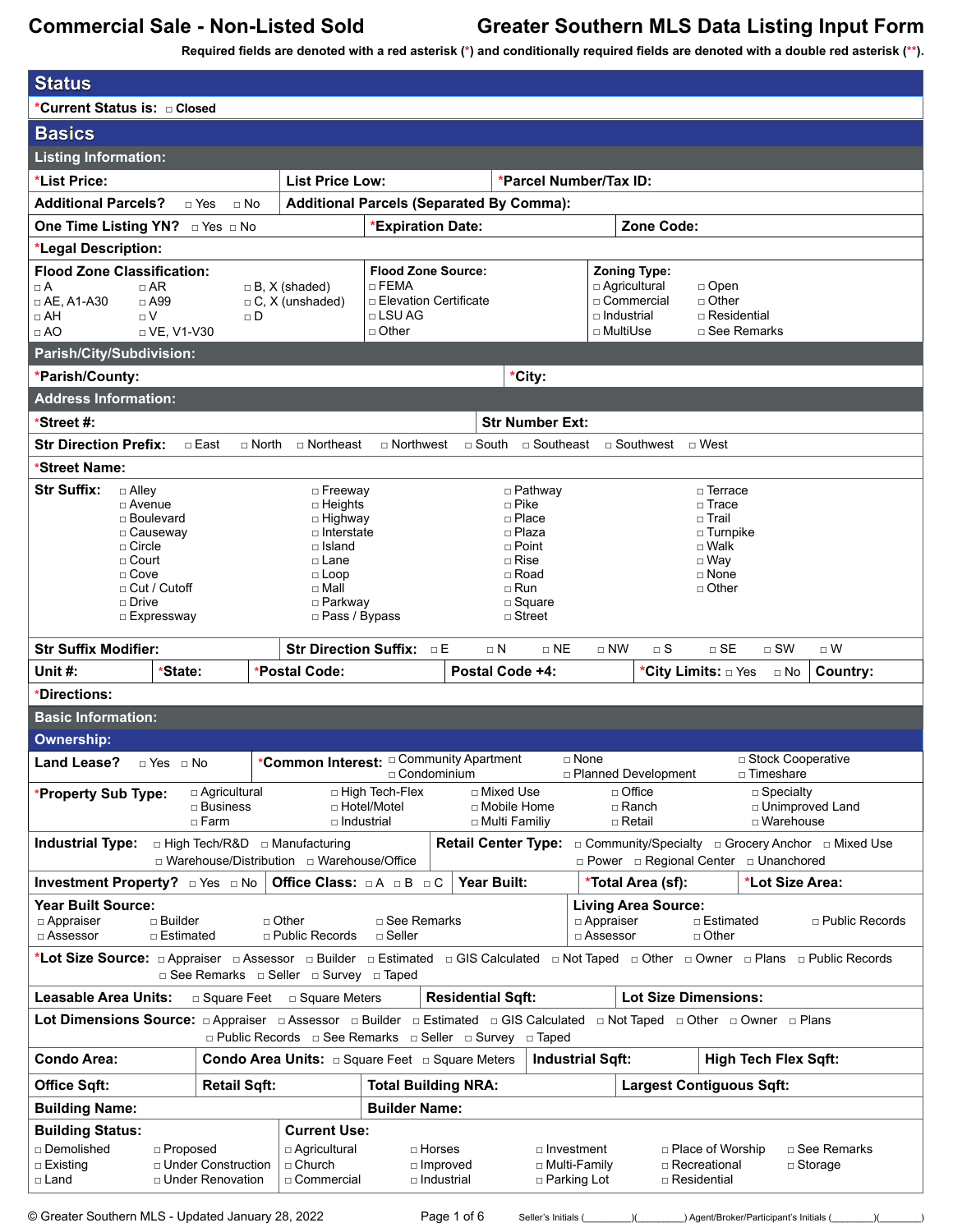**Required fields are denoted with a red asterisk (\*) and conditionally required fields are denoted with a double red asterisk (\*\*).**

| <b>Basic Information (continued):</b>                                                                                                                                                                                                                                                                                                                                                                                                                                                                                                                                     |                                                                                                                                                                                                                                                                                                                            |                                                                                                                                                                                |                                                                                                                                                                                                                                                                                                                                                                                                                                                                                          |          |                                                                                                                                                                                                                                                                                                                                                                                                                                                                                         |                                                                                                                                                                                                                                                                                                                                                                                                                                       |
|---------------------------------------------------------------------------------------------------------------------------------------------------------------------------------------------------------------------------------------------------------------------------------------------------------------------------------------------------------------------------------------------------------------------------------------------------------------------------------------------------------------------------------------------------------------------------|----------------------------------------------------------------------------------------------------------------------------------------------------------------------------------------------------------------------------------------------------------------------------------------------------------------------------|--------------------------------------------------------------------------------------------------------------------------------------------------------------------------------|------------------------------------------------------------------------------------------------------------------------------------------------------------------------------------------------------------------------------------------------------------------------------------------------------------------------------------------------------------------------------------------------------------------------------------------------------------------------------------------|----------|-----------------------------------------------------------------------------------------------------------------------------------------------------------------------------------------------------------------------------------------------------------------------------------------------------------------------------------------------------------------------------------------------------------------------------------------------------------------------------------------|---------------------------------------------------------------------------------------------------------------------------------------------------------------------------------------------------------------------------------------------------------------------------------------------------------------------------------------------------------------------------------------------------------------------------------------|
| <b>Stories Total:</b>                                                                                                                                                                                                                                                                                                                                                                                                                                                                                                                                                     |                                                                                                                                                                                                                                                                                                                            | <b>Occupancy:</b> $\Box$ Available                                                                                                                                             | $\Box$ Occupied                                                                                                                                                                                                                                                                                                                                                                                                                                                                          | □ Vacant |                                                                                                                                                                                                                                                                                                                                                                                                                                                                                         |                                                                                                                                                                                                                                                                                                                                                                                                                                       |
| <b>Current use Comments:</b>                                                                                                                                                                                                                                                                                                                                                                                                                                                                                                                                              |                                                                                                                                                                                                                                                                                                                            |                                                                                                                                                                                |                                                                                                                                                                                                                                                                                                                                                                                                                                                                                          |          |                                                                                                                                                                                                                                                                                                                                                                                                                                                                                         |                                                                                                                                                                                                                                                                                                                                                                                                                                       |
| Lease Considered? DYes DNo                                                                                                                                                                                                                                                                                                                                                                                                                                                                                                                                                |                                                                                                                                                                                                                                                                                                                            | <b>Total Monthly Rent:</b>                                                                                                                                                     |                                                                                                                                                                                                                                                                                                                                                                                                                                                                                          |          | <b>Park Name:</b>                                                                                                                                                                                                                                                                                                                                                                                                                                                                       |                                                                                                                                                                                                                                                                                                                                                                                                                                       |
| Special Listing Conditions: D Standard                                                                                                                                                                                                                                                                                                                                                                                                                                                                                                                                    | $\sqcap$ Auction                                                                                                                                                                                                                                                                                                           | □ Bankruptcy Property                                                                                                                                                          | □ Conservatorship<br>□ HUD Owned<br>$\Box$ In Foreclosure                                                                                                                                                                                                                                                                                                                                                                                                                                |          | □ Notice Of Default<br>□ Real Estate Owned<br>□ Short Sale                                                                                                                                                                                                                                                                                                                                                                                                                              | □ Third Party Approval<br>$\sqcap$ Trust                                                                                                                                                                                                                                                                                                                                                                                              |
| $\sqcap$ Hotel/Motel<br>□ High Tech-Flex<br>□ Industrial                                                                                                                                                                                                                                                                                                                                                                                                                                                                                                                  |                                                                                                                                                                                                                                                                                                                            |                                                                                                                                                                                | □ Land/Unimproved<br>□ Mobile Home Park                                                                                                                                                                                                                                                                                                                                                                                                                                                  |          | □ Multi-Familv<br>□ Office                                                                                                                                                                                                                                                                                                                                                                                                                                                              | $\sqcap$ Retail<br>$\Box$ Specialty                                                                                                                                                                                                                                                                                                                                                                                                   |
| <b>Business Type:</b>                                                                                                                                                                                                                                                                                                                                                                                                                                                                                                                                                     |                                                                                                                                                                                                                                                                                                                            |                                                                                                                                                                                |                                                                                                                                                                                                                                                                                                                                                                                                                                                                                          |          |                                                                                                                                                                                                                                                                                                                                                                                                                                                                                         |                                                                                                                                                                                                                                                                                                                                                                                                                                       |
| $\Box$ Accounting<br>□ Medical Office<br>□ Administrative and Support<br>□ Adult Family Home<br>□ Advertising<br>$\Box$ Agriculture<br>□ Animal Grooming<br>$\Box$ Appliances<br>□ Aquarium Supplies<br>$\Box$ Arts and Entertainment<br>$\sqcap$ Athletic<br>□ Auto Body<br>□ Auto Dealer<br>□ Auto Glass<br>$\Box$ Auto Parts<br>□ Auto Rent/Lease<br>□ Auto Repair-Specialty<br>$\sqcap$ Auto Service<br>□ Auto Stereo/Alarm<br>□ Auto Tires<br>□ Auto Wrecking<br>□ Bakery<br>□ Bar/Tavern/Lounge<br>□ Barber/Beauty<br>□ Bed & Breakfast                             | $\Box$ Build to Suit<br>$\Box$ Butcher<br>$\Box$ Cabinets<br>$\sqcap$ Car Wash<br>□ Carpet/Tile<br>□ Child Care<br>$\sqcap$ Church<br>$\Box$ Clothing<br>□ Commercial<br>□ Computer<br>$\Box$ Decorator<br>□ Deli/Catering<br>$\sqcap$ Dental<br>$\Box$ Distribution<br>$\square$ Doughnut<br>□ Drugstore<br>□ Dry Cleaner | □ Books/Cards/Stationary<br>□ Candy/Cookie<br>$\Box$ Condominium<br>□ Construction/Contractor<br>□ Convalescent<br>□ Convenience Store<br>□ Dance Studio<br>□ Education/School | $\sqcap$ Electronics<br>□ Employment<br>$\sqcap$ Farm<br>□ Fast Food<br>$\sqcap$ Financial<br>$\sqcap$ Fitness<br>□ Florist/Nursery<br>□ Food & Beverage<br>$\sqcap$ Forest Reserve<br>$\sqcap$ Franchise<br>$\sqcap$ Furniture<br>□ Gas Station<br>□ Gift Shop<br>□ Government<br>□ Grocery<br>□ Hardware<br>□ Health Food<br>□ Health Services<br>$\Box$ Hobby<br>□ Home Cleaner<br>□ Hospitality<br>□ Hotel/Motel<br>□ Ice Cream/Frozen Yogurt<br>$\Box$ Industrial<br>$\Box$ Jewelry |          | □ Landscaping<br>$\sqcap$ Laundromat<br>□ Liquor Store<br>□ Live/Work<br>□ Locksmith<br>□ Manufacturing<br>$\Box$ Medical<br>□ Mixed<br>□ Mobile/Trailer Park<br>$\sqcap$ Multi-Tenant<br>$\sqcap$ Music<br>□ Nursing Home<br>$\Box$ Office<br>$\Box$ Office Supply<br>$\Box$ Other<br>$\Box$ Pad(s)<br>$\sqcap$ Paints<br>$\Box$ Parking<br>$\sqcap$ Pet Store<br>$\Box$ Photographer<br>$\Box$ Pizza<br>$\Box$ Printing<br>□ Professional Service<br>□ Professional/Office<br>□ Ranch | $\Box$ Real Estate<br>$\sqcap$ Recreation<br>□ Regional Center<br>$\sqcap$ Rental<br>$\sqcap$ Restaurant<br>$\sqcap$ Retail<br>□ Saddlery/Harness<br>$\Box$ Showroom<br>□ Single-Tenant<br>□ Special Use<br>□ Sporting Goods<br>□ Stand-Alone<br>$\Box$ Storage<br>□ Strip Mall<br>$\Box$ Toys<br>□ Transportation<br>□ Travel<br>□ Upholstery<br>$\Box$ Utility<br>□ Variety<br>□ Video<br>□ Wallpaper<br>□ Warehouse<br>□ Wholesale |
| <b>Description</b>                                                                                                                                                                                                                                                                                                                                                                                                                                                                                                                                                        |                                                                                                                                                                                                                                                                                                                            |                                                                                                                                                                                |                                                                                                                                                                                                                                                                                                                                                                                                                                                                                          |          |                                                                                                                                                                                                                                                                                                                                                                                                                                                                                         |                                                                                                                                                                                                                                                                                                                                                                                                                                       |
| <b>Public Remarks:</b>                                                                                                                                                                                                                                                                                                                                                                                                                                                                                                                                                    |                                                                                                                                                                                                                                                                                                                            |                                                                                                                                                                                |                                                                                                                                                                                                                                                                                                                                                                                                                                                                                          |          |                                                                                                                                                                                                                                                                                                                                                                                                                                                                                         |                                                                                                                                                                                                                                                                                                                                                                                                                                       |
| The Public Remarks may only contain a description of the property, its features, its location or community, specific terms to or exclusions<br>from a sale (or lease). All text must be entered in the English language ONLY. The following are NOT allowed to appear in the property<br>description: Gate/Alarm Codes, Lockbox Combo, FSBO, Vacant, Occupied, Open House Information, Showing Instructions, Email Addresses,<br>Website Addresses, Phone Numbers, Agent, Assistant, Co-Lister or Owner Names, or any language that violates Fair Housing/HUD Guidelines. |                                                                                                                                                                                                                                                                                                                            |                                                                                                                                                                                |                                                                                                                                                                                                                                                                                                                                                                                                                                                                                          |          |                                                                                                                                                                                                                                                                                                                                                                                                                                                                                         |                                                                                                                                                                                                                                                                                                                                                                                                                                       |

**Exclusions:**

**Inclusions:**

**Business URL:**

**Business URL Description:**

### **Virtual Tour URL Unbranded (NO Agent/Broker Information):**

*The Virtual Tour Field shall contain ONLY a live link to a Virtual Tour of the property. The Virtual Tour may not include such things as: agent/broker* photos, agent/broker names, phone numbers, web site addresses, email addresses or advertising other than about the property. No messages or<br>solicitations of any kind. Begin your URL with HTTP:// or HTTPS://. For example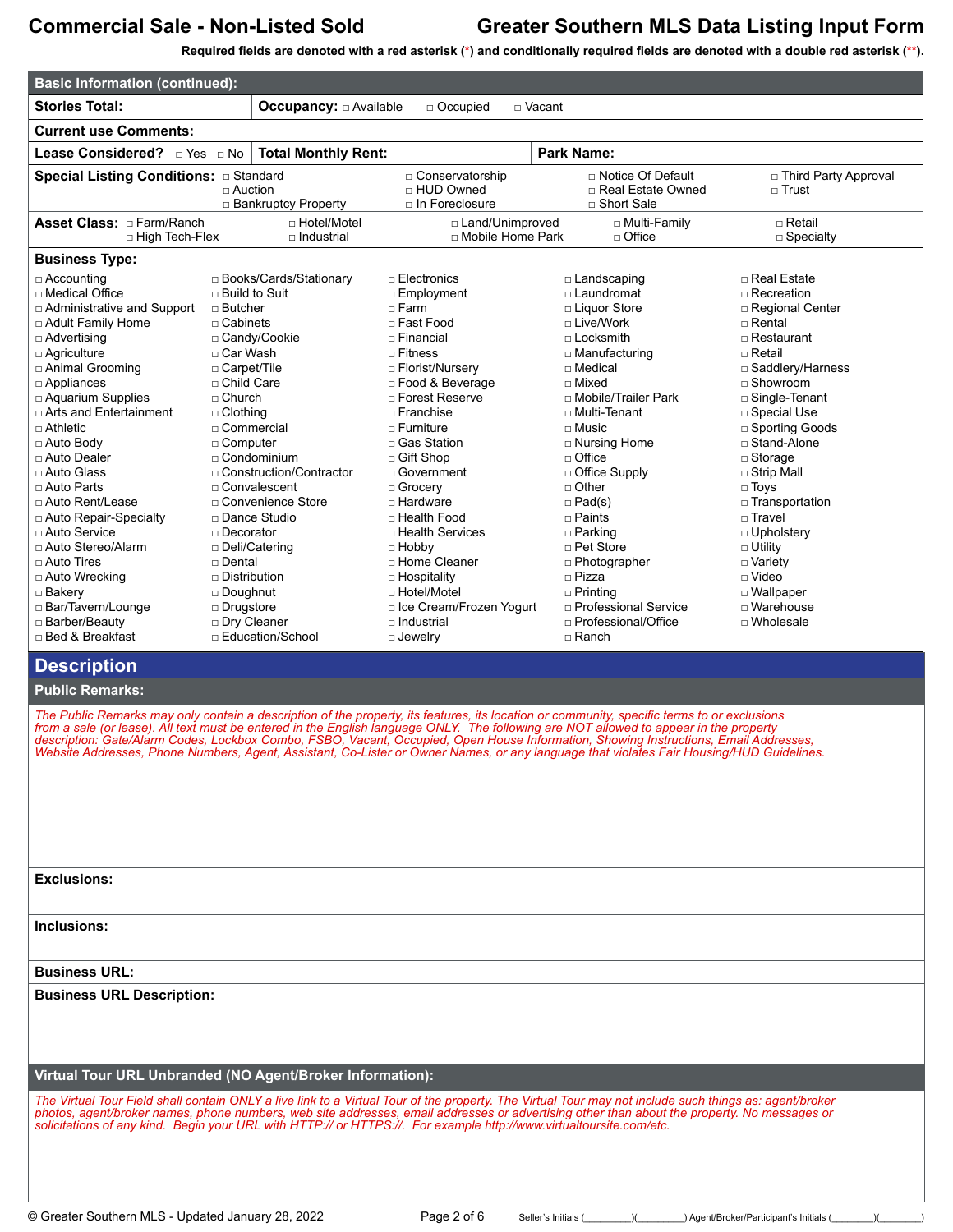**Required fields are denoted with a red asterisk (\*) and conditionally required fields are denoted with a double red asterisk (\*\*).**

## **Description (continued)**

## **Syndication Remarks & Branded Virtual Tour**

## **Syndication Remarks:**

*Syndication Remarks may contain information intended specifically for the consumers; this includes contact and other non-confidential information. Syndication Remarks is used in place of the Property Description for syndication display. If left blank during input, syndication websites will continue to receive the text you place in the "Property Description" field.*

## **Virtual Tour URL Branded (Agent/Broker Information):**

*This Virtual Tour may include Agent/Office branding and will only be used in our Syndication data feeds. Begin your URL with HTTP:// or HTTPS://. For example http://www.virtualtoursite.com/etc.*

## **Features**

## **Building Details:**

### **\*Lot Features:**

### □ Agricultural

□ Agricultural - Dairy □ Agricultural - Other

- □ Agricultural Row/Crop
- □ Agricultural Tree/Orchard
- □ Back Yard □ Corner Lot
- □ Cul-De-Sac
- □ Front Yard
- 
- □ Garden
- □ Irregular Lot □ Landscaped
- $\neg$  Lawn
- □ No Landscaping
- □ On Golf Course
- □ Pasture
- □ Patio Home
- □ Paved
- □ Ranch
- □ Regular Lot
- □ Secluded
- □ Sprinkler System
- □ Sprinklers Drip System
- □ Treed Lot
- □ Utilities Overhead
- □ Yard
- □ Zero Lot Line

## **Construction Materials:**

- □ Aluminum Siding
- □ Asphalt
- □ Block
- □ Blown-In Insulation
- □ Brick
- □ Brick Veneer
- □ Cedar
- □ Cellulose Insulation
- □ Concrete
- □ Drywall Walls
- □ Fiberglass Siding
- □ Flagstone
- □ Frame
- □ Hardboard
- □ HardiPlank Type
- □ Log □ Log Siding
- □ Masonite
- □ Metal Siding
- □ Other
- □ Plaster
- □ Redwood Siding
- □ See Remarks
- □ Shake Siding
- □ Shingle Siding
- □ Spray Foam Insulation
- □ Steel
- □ Steel Siding
- □ Stone □ Stone Veneer
- □ Stucco
- □ Synthetic Stucco
- □ Unknown
- □ Vertical Siding
- □ Vinyl Siding
- □ Wood Siding
- 
- □ Heat Pump □ High Efficiency
	- □ Humidity Control

□ Fireplace(s) □ Floor Furnace □ Forced Air

□ Natural Gas

**Heating:** □ Baseboard □ Butane □ Central □ Electric

- □ None
- □ Pellet Stove
- □ Propane
- □ Radiant
- □ Solar
- □ Space Heater
- □ Wall Furnace
- □ Wood
- □ Wood Stove
- □ Window Unit(s)

### **Security Features:**

- □ 24 Hour Security
- □ Automatic Gate
- □ Carbon Monoxide Detector(s)
- □ Card/Code Access
- □ Closed Circuit Camera(s)

□ ENERGY STAR Qualified Equipment □ Multi Units

**Cooling:** □ Ceiling Fans □ Central Air □ One □ Electric

□ High Efficiency □ Humidity Control

□ SEER Rated 13-15 □ SEER Rated 16+ □ Wall/Window Unit(s)

□ None

**Fence:** □ Barbed Wire  $\Box$  Block □ Brick □ Chain Link □ Cross Fenced □ Electric □ Invisible □ Livestock □ Masonry □ None □ Partial □ Privacy □ Redwood □ Security □ Split Rail □ Stone □ Stucco Wall □ Vinyl □ Wire □ Wood □ Wrought Iron

□ ENERGY STAR Qualified Equipment

□ Fire and Smoke Detection System

□ Wired for Alarm System

- □ Fire Rated Drywall
- □ Fire Sprinkler System
- □ Firewall(s)
- □ Gated Community
- □ Security Lights
- □ Security System □ Smoke Detector(s)
- □ Window Bars

© Greater Southern MLS - Updated January 28, 2022 Page 3 of 6 Seller's Initials (\_\_\_\_\_\_\_\_\_)(\_\_\_\_\_\_\_\_\_) Agent/Broker/Participant's Initials (\_\_\_\_\_\_\_\_)(\_\_\_\_\_\_\_\_)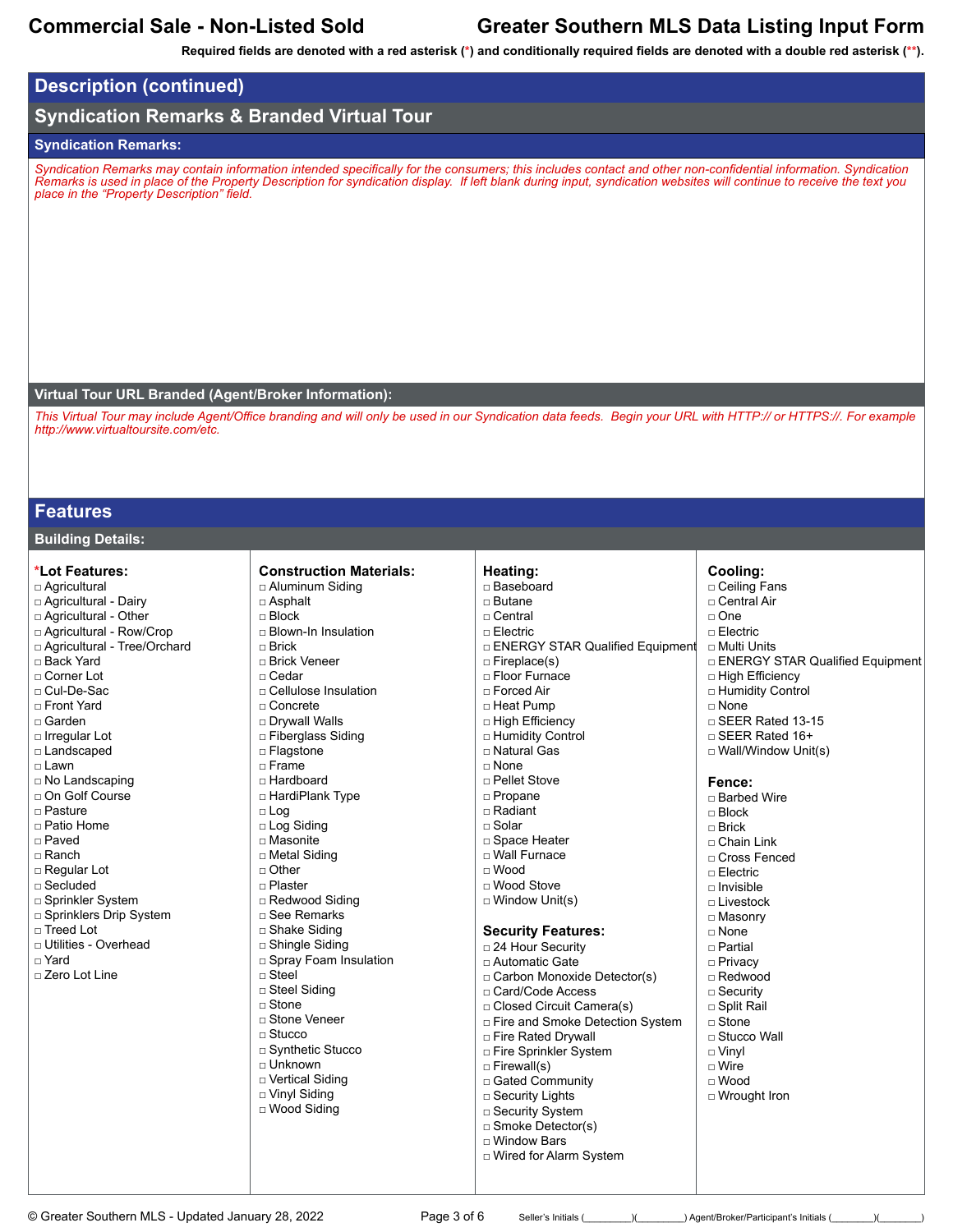| <b>Features (continued)</b>                                                                                                                                                                                                                                                                                                                                                                                                                                                                                                                                          |                                                                                                                                                                                                                                                                                                                                                    |                                     |                                                                                                                                                                                                                                                                                                                    |        |                                                                                                                                                                                                                                                                                                                                                                                                                                       |  |
|----------------------------------------------------------------------------------------------------------------------------------------------------------------------------------------------------------------------------------------------------------------------------------------------------------------------------------------------------------------------------------------------------------------------------------------------------------------------------------------------------------------------------------------------------------------------|----------------------------------------------------------------------------------------------------------------------------------------------------------------------------------------------------------------------------------------------------------------------------------------------------------------------------------------------------|-------------------------------------|--------------------------------------------------------------------------------------------------------------------------------------------------------------------------------------------------------------------------------------------------------------------------------------------------------------------|--------|---------------------------------------------------------------------------------------------------------------------------------------------------------------------------------------------------------------------------------------------------------------------------------------------------------------------------------------------------------------------------------------------------------------------------------------|--|
| <b>Building Details:</b>                                                                                                                                                                                                                                                                                                                                                                                                                                                                                                                                             |                                                                                                                                                                                                                                                                                                                                                    |                                     |                                                                                                                                                                                                                                                                                                                    |        |                                                                                                                                                                                                                                                                                                                                                                                                                                       |  |
| Signage:<br>□ Sign Freestanding<br>□ Sign on Building<br><b>Building Features:</b><br>□ Elevators<br>□ Living Quarters<br>□ Phone System<br>□ Rec Room<br>□ TV System                                                                                                                                                                                                                                                                                                                                                                                                | Roof:<br>□ Seal Tab<br>□ Asphalt<br>□ Composition<br>□ Concrete<br>$\Box$ Copper<br>$\Box$ Flat<br>$\Box$ Foam<br>□ Metal<br>□ Mixed<br>$\Box$ None<br>$\Box$ Other<br>□ Ridge Vents<br>$\Box$ Shake<br>$\Box$ Shingle<br>$\square$ Slate<br>□ Spanish Tile<br>$\Box$ Stone<br>$\square$ Synthetic<br>□ Tar/Gravel<br>$\sqcap$ Tile<br>$\Box$ Wood | □ Asbestos Shingle                  | Laundry:<br>Dryer Included<br>□ Electric Dryer Hookup<br>Gas & Electric Dryer Hookup<br>Gas Dryer Hookup<br>□ In Carport<br>□ In Closet<br>□ In Garage<br>□ In Kitchen<br>□ Individual Room<br>$\Box$ Inside<br>□ None<br>□ Outside<br>□ See Remarks<br>□ Stackable<br>□ Washer Hookup<br><b>D</b> Washer Included |        | <b>Waterfront Features:</b><br>□ Across the Road from Lake/Ocean<br>□ Beach Access<br>□ Beach Front<br>□ Fishing in Community<br>$\Box$ Includes Dock<br>$\Box$ l ake<br>□ Lake Front<br>□ Lake Privileges<br>□ Navigable Water<br>$\Box$ Pond<br>□ River Front<br>□ Waterfront With Home Across Road                                                                                                                                 |  |
| <b>Utilities</b>                                                                                                                                                                                                                                                                                                                                                                                                                                                                                                                                                     |                                                                                                                                                                                                                                                                                                                                                    |                                     |                                                                                                                                                                                                                                                                                                                    |        |                                                                                                                                                                                                                                                                                                                                                                                                                                       |  |
| Utilities:<br>$\Box$ Cable Available<br>□ Cable Connected<br>□ Cable Not Available<br>□ Electricity Available<br>□ Electricity Connected<br>□ Electricity Not Available<br>□ Natural Gas Available<br>□ Natural Gas Connected<br>□ Natural Gas Not Available<br>$\sqcap$ None<br>$\Box$ Other<br><b>Phone Available</b><br>□ Phone Connected<br>□ Phone Not Available<br>□ Propane<br>□ See Remarks<br>□ Sewer Available<br>□ Sewer Connected<br>□ Sewer Not Available<br>□ Underground Utilities<br>□ Water Available<br>□ Water Connected<br>□ Water Not Available | <b>Watersource:</b><br>□ Community<br>□ None<br>$\Box$ Other<br>□ Private<br>$\Box$ Public<br>□ See Remarks<br>$\Box$ Well<br>□ Lease<br>$\Box$ Own                                                                                                                                                                                                | <b>Laundry Equipment Own Lease:</b> | Electric:<br>$\Box$ 220 Volts<br>□ 220 Volts For Spa<br>$\Box$ 220 Volts in Garage<br>□ 220 Volts in Kitchen<br>□ 220 Volts in Laundry<br>□ 220 Volts in Workshop<br>□ 220V Other - See Remarks<br>$\Box$ 440 Volts<br><b>Electricity - On Property</b><br>□ Electricity - Unknown                                 |        | <b>Electricity Provided By:</b><br>□ Ashley-Chicot Electric<br>□ Claiborne Electric<br>□ Concordia Electric<br>□ Dixie Electric<br>□ Northeast Louisiana Power<br>□ Panola-Harrison Electric<br>□ Pointe Coupee Electric<br>□ South Louisiana Electric<br>□ Southwest Louisiana Electric<br>□ Southeastern Electric<br>□ Washington-St. Tammany Electric<br>□ Beauregard<br>$\Box$ Cleco<br>$\Box$ Entergy<br>□ Jeff Davis<br>□ Other |  |
| Voltage:                                                                                                                                                                                                                                                                                                                                                                                                                                                                                                                                                             |                                                                                                                                                                                                                                                                                                                                                    | Amperage:                           |                                                                                                                                                                                                                                                                                                                    | Phase: |                                                                                                                                                                                                                                                                                                                                                                                                                                       |  |
| <b>Clearance Height Min:</b>                                                                                                                                                                                                                                                                                                                                                                                                                                                                                                                                         |                                                                                                                                                                                                                                                                                                                                                    |                                     | <b>Clearance Height Max:</b>                                                                                                                                                                                                                                                                                       |        |                                                                                                                                                                                                                                                                                                                                                                                                                                       |  |
| <b>Garage and Parking</b>                                                                                                                                                                                                                                                                                                                                                                                                                                                                                                                                            |                                                                                                                                                                                                                                                                                                                                                    |                                     |                                                                                                                                                                                                                                                                                                                    |        |                                                                                                                                                                                                                                                                                                                                                                                                                                       |  |
| <b>Parking Total:</b>                                                                                                                                                                                                                                                                                                                                                                                                                                                                                                                                                |                                                                                                                                                                                                                                                                                                                                                    | <b>Uncovered Spaces:</b>            | <b>Carport Spaces:</b>                                                                                                                                                                                                                                                                                             |        | <b>Parking Ratio:</b>                                                                                                                                                                                                                                                                                                                                                                                                                 |  |
| <b>Land &amp; Terms</b><br><b>Land Information:</b>                                                                                                                                                                                                                                                                                                                                                                                                                                                                                                                  |                                                                                                                                                                                                                                                                                                                                                    |                                     |                                                                                                                                                                                                                                                                                                                    |        |                                                                                                                                                                                                                                                                                                                                                                                                                                       |  |
| Land Use: <b>Dindustrial</b>                                                                                                                                                                                                                                                                                                                                                                                                                                                                                                                                         | □ Mobile Home Park                                                                                                                                                                                                                                                                                                                                 | □ Multi-Family                      | □ Office                                                                                                                                                                                                                                                                                                           |        | □ Other<br>□ Retail                                                                                                                                                                                                                                                                                                                                                                                                                   |  |
| <b>Number of Buildings:</b>                                                                                                                                                                                                                                                                                                                                                                                                                                                                                                                                          |                                                                                                                                                                                                                                                                                                                                                    | <b>Number of Units Leased:</b>      | <b>Anchors / Co-Tenants:</b>                                                                                                                                                                                                                                                                                       |        |                                                                                                                                                                                                                                                                                                                                                                                                                                       |  |
| Topography:                                                                                                                                                                                                                                                                                                                                                                                                                                                                                                                                                          |                                                                                                                                                                                                                                                                                                                                                    |                                     |                                                                                                                                                                                                                                                                                                                    |        |                                                                                                                                                                                                                                                                                                                                                                                                                                       |  |
| Zoning:                                                                                                                                                                                                                                                                                                                                                                                                                                                                                                                                                              |                                                                                                                                                                                                                                                                                                                                                    |                                     |                                                                                                                                                                                                                                                                                                                    |        |                                                                                                                                                                                                                                                                                                                                                                                                                                       |  |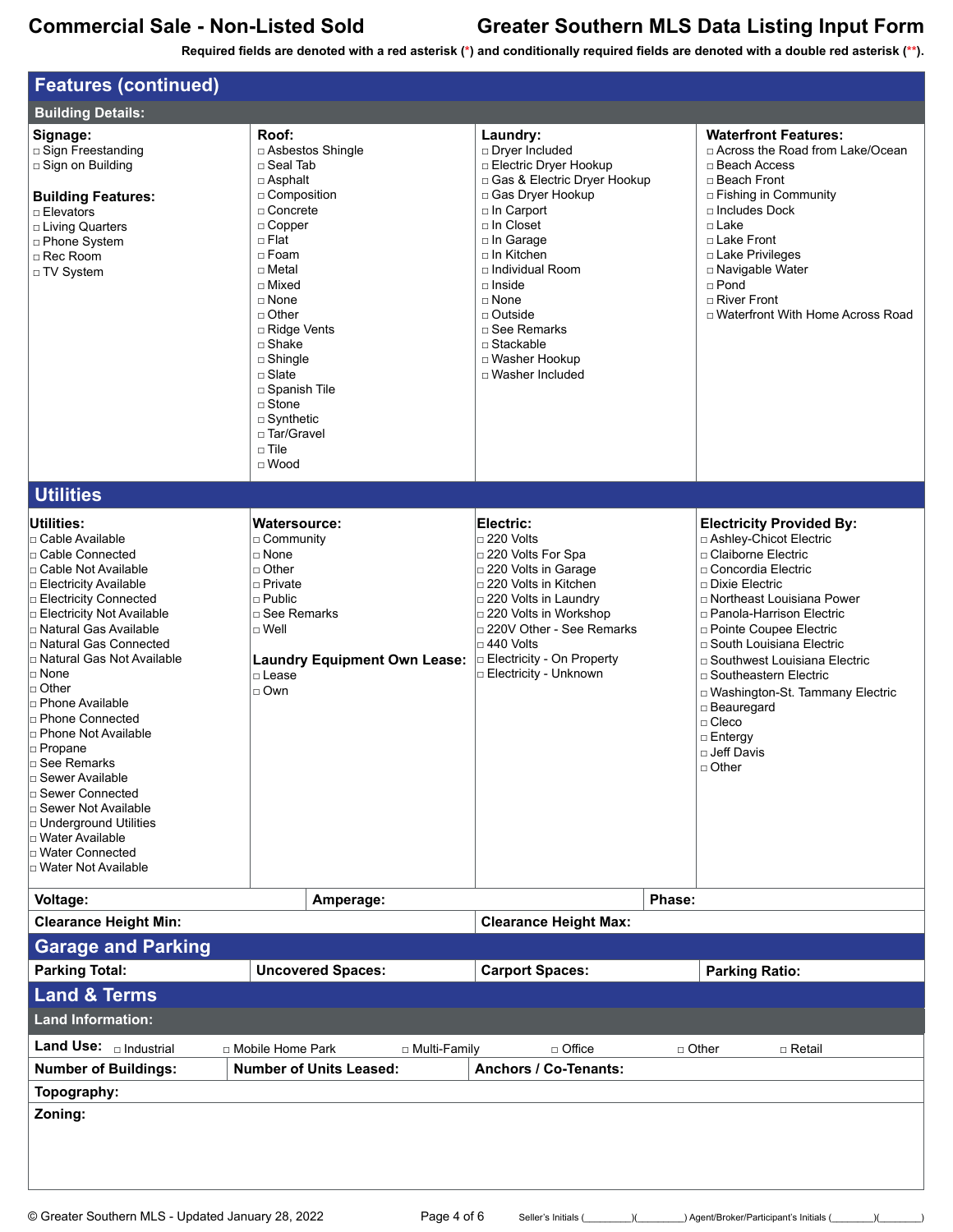| <b>Land Information continued:</b>                                                                                              |                                                                                                                              |                                                                                                                                               |                                                                                                                                                 |                                                                                                   |
|---------------------------------------------------------------------------------------------------------------------------------|------------------------------------------------------------------------------------------------------------------------------|-----------------------------------------------------------------------------------------------------------------------------------------------|-------------------------------------------------------------------------------------------------------------------------------------------------|---------------------------------------------------------------------------------------------------|
| <b>Listing Terms:</b>                                                                                                           |                                                                                                                              |                                                                                                                                               |                                                                                                                                                 |                                                                                                   |
| □ 1031 Exchange<br>$\Box$ Cash<br>□ Cash To Existing Loan<br>□ Cash to New Loan<br>□ Contract<br>□ Conventional<br>□ Fannie Mae | $\Box$ FHA<br>$\Box$ FHA 203(b)<br>$\Box$ FHA 203(k)<br>□ Freddie Mac<br>□ Government Loan<br>□ Land Use Fee<br>□ Lease Back | □ Lease Option<br>□ Lien Release<br>□ Non-Smoking Premises<br>□ Owner May Carry<br>□ Owner Pay Points<br>□ Owner Survey<br>□ Owner Will Carry | □ Private Financing Available<br>□ Relocation Property<br>□ Subject To Court<br>□ Subject To Other<br>$\Box$ Submit<br>□ Subordinate<br>□ Trade | □ Trust Conveyance<br>□ Trust Deed<br>□ USDA Loan<br>□ VA Loan<br>□ VA No Loan<br>□ VA No No Loan |
| <b>Current Financing:</b>                                                                                                       |                                                                                                                              |                                                                                                                                               |                                                                                                                                                 |                                                                                                   |
| □ Assumable<br>□ Contract<br>□ Conventional<br>□ Existing Bonds                                                                 | □ Fannie Mae<br>$\Box$ FHA<br>$\Box$ FHA 203(b)<br>$\Box$ FHA 203(k)                                                         | □ Freddie Mac<br>□ Government Loan<br>$\Box$ None<br>$\Box$ Other                                                                             | $\Box$ Private<br>$\Box$ USDA<br>$\Box$ VA<br>□ VA No Loan                                                                                      | □ VA No No Loan                                                                                   |
| <b>Office &amp; MLS</b>                                                                                                         |                                                                                                                              |                                                                                                                                               |                                                                                                                                                 |                                                                                                   |
| <b>Listing Information:</b><br>*Buyer Agency Comp:                                                                              | *Buyer Agency Comp Type: 5                                                                                                   | $\Box$ %                                                                                                                                      | □ See Remarks                                                                                                                                   | *Dual Variable Compensation? DYes D No                                                            |
| <b>Buyer Agency Comp Remarks:</b>                                                                                               |                                                                                                                              |                                                                                                                                               |                                                                                                                                                 |                                                                                                   |
| *Listing Service:<br>□ Full Service                                                                                             | □ Limited Service                                                                                                            |                                                                                                                                               | Sign on Property? <b>Divides</b>                                                                                                                | $\Box$ No                                                                                         |
| *Listing Agreement:                                                                                                             | □ Exclusive Right To Sell                                                                                                    | □ Exclusive Right With Exception                                                                                                              | $\Box$ Open                                                                                                                                     |                                                                                                   |
| <b>Contingency:</b>                                                                                                             |                                                                                                                              |                                                                                                                                               |                                                                                                                                                 |                                                                                                   |
| <b>Contact Information:</b>                                                                                                     |                                                                                                                              |                                                                                                                                               |                                                                                                                                                 |                                                                                                   |
| <b>Other Phone Description:</b>                                                                                                 |                                                                                                                              |                                                                                                                                               |                                                                                                                                                 |                                                                                                   |
| <b>Other Phone Number:</b>                                                                                                      |                                                                                                                              | Ext:                                                                                                                                          |                                                                                                                                                 |                                                                                                   |
| Agent Cell Ph                                                                                                                   | Agent Pager Ph                                                                                                               | *Preferred Order of Contact - Select up to 6 contact options using the numbers 1 to 6 to specify the order.<br>Co-Agent Direct Ph             | Co-Agent Text Message                                                                                                                           | Office Ph                                                                                         |
| Agent Direct Ph<br><b>Agent Email</b><br>Agent Fax<br>Agent Home Ph                                                             | Agent Text Message<br>Agent Toll Free<br>Agent Voice Mail<br>Co-Agent Cell Ph                                                | Co-Agent Email<br>Co-Agent Fax<br>Co-Agent Home Ph<br>Co-Agent Pager Ph                                                                       | Co-Agent Toll Free<br>Co-Agent Voice Mail<br><b>Offers Email</b><br>Office Fax                                                                  | Other                                                                                             |
| <b>Ad Number:</b>                                                                                                               |                                                                                                                              |                                                                                                                                               |                                                                                                                                                 |                                                                                                   |
|                                                                                                                                 |                                                                                                                              | Before selecting "No" on any of the below options written authorization from the seller is required.                                          |                                                                                                                                                 |                                                                                                   |
| *Internet Entire Listing Display? <b>Dives</b> D No                                                                             |                                                                                                                              |                                                                                                                                               | *Internet Address Display?                                                                                                                      | $\Box$ No<br>□ Yes                                                                                |
| *Internet Consumer Comment?                                                                                                     | □ Yes □ No                                                                                                                   |                                                                                                                                               | *Internet Automated Valuation Display?                                                                                                          | $\Box$ Yes<br>$\Box$ No                                                                           |
|                                                                                                                                 | *Neighborhood Market Report Seller Participant? Dies                                                                         | $\Box$ No                                                                                                                                     |                                                                                                                                                 |                                                                                                   |
| <b>Private Remarks:</b>                                                                                                         |                                                                                                                              |                                                                                                                                               |                                                                                                                                                 |                                                                                                   |
|                                                                                                                                 |                                                                                                                              |                                                                                                                                               |                                                                                                                                                 |                                                                                                   |
| List Agent/Buyer Agent Information:                                                                                             |                                                                                                                              |                                                                                                                                               |                                                                                                                                                 |                                                                                                   |
| <b>Buyer Agent MLS ID:</b>                                                                                                      |                                                                                                                              | <b>Buyer Team ID:</b>                                                                                                                         |                                                                                                                                                 |                                                                                                   |
| *Co-Buyer Agent MLS ID:                                                                                                         |                                                                                                                              | Co-Buyer Team ID:                                                                                                                             |                                                                                                                                                 |                                                                                                   |